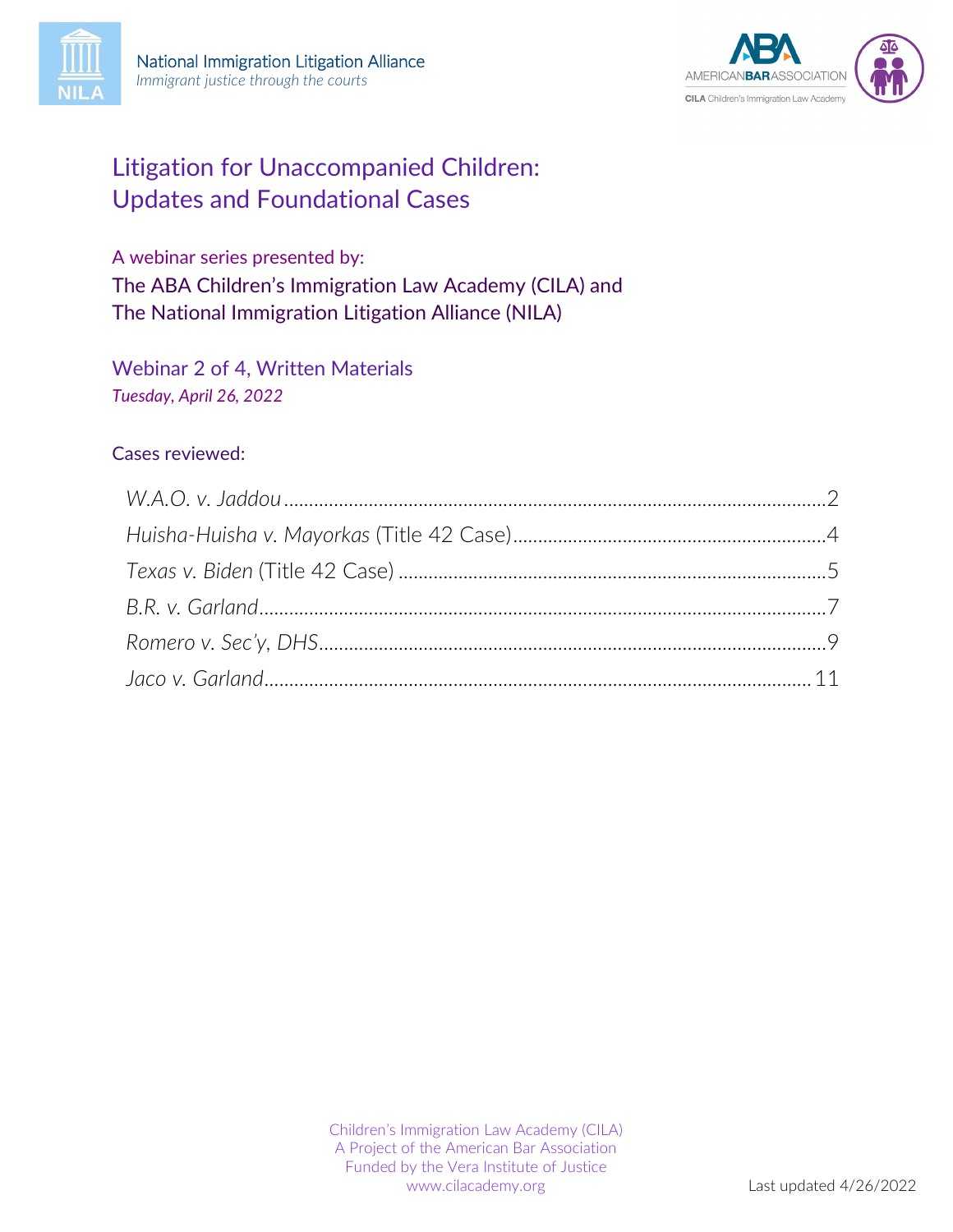## <span id="page-1-0"></span>*W.A.O. v. Jaddou*

*No. 2:19-cv-11696 (D.N.J. final settlement approval granted Apr. 20, 2022) (establishing that DHS will not apply a policy of denying or delaying SIJ petitions from New Jersey on the basis that the relevant state court lacked authority to order reunification of an 18- to 21-year-old with a parent or guardian; providing remedies for individuals including currently unidentified potential class members)*

#### Facts and Case History:

In April 2019, four individuals, whose special immigrant juvenile (SIJ) findings by a New Jersey state court (the New Jersey Family Part) were entered between their 18th and 21st birthdays and who subsequently submitted SIJS petitions to U.S. Citizenship and Immigration Services (USCIS), filed a class action lawsuit. The case challenged USCIS' policy of denying or delaying such SIJS petitions on the basis that the relevant New Jersey court did not have jurisdiction to order reunification with a parent or guardian at the time it issued the SIJ findings because of plaintiffs' ages. Like class actions filed in several other locations around the country, the plaintiffs challenged the USCIS policy, which it had begun to apply in 2018, as, inter alia, contrary to the immigration statutes, which require USCIS to defer to state courts on matters of state law in SIJ cases. *See* 8 U.S.C. § 1101(a)(27)(J).

The court granted plaintiffs' motions for class certification and for preliminary injunction, requiring USCIS to stop denying or delaying SIJ petitions on the basis that the New Jersey court lacked jurisdiction to make SIJ findings for 18- to 21-year-olds if New Jersey law provided for such jurisdiction.

Subsequently, USCIS adopted an Administrative Appeals Office decision clarifying that "USCIS does not require that the juvenile court had jurisdiction to place the juvenile in the custody of the unfit parent(s) in order to make a qualifying determination regarding the viability of parental reunification." *Matter of D-Y-S-C-*, Adopted Decision 2019-02 at 6 n.4 (AAO Oct. 11, 2019).

However, the change in policy did not resolve all issues in the case. Instead, the parties sought to identify class members who had been impacted by the policy, and USCIS adjudicated or readjudicated more than 700 petitions by potential class members. The parties then proposed a settlement agreement which the court granted final approval to on April 20, 2022.

#### Notable Holding and Rationale:

In the settlement agreement, defendants agreed not to delay, deny, question, or revoke SIJ petitions of individuals from New Jersey on the basis of the policy at issue in the case. The parties also set forth remedies for any potential class members that had not yet been identified, which will be available if they seek relief within six months of February 28, 2022. Additionally, the settlement provides for assistance to class members who are in removal proceedings while awaiting current priority dates, who reach their priority dates, or who receive approved SIJ petitions, including an agreement that defendants will join or not oppose motions to continue, place a case on the status docket, or administrative close; motions to terminate; or motions to reopen, respectively.

#### Practice Pointers:

• Practitioners who have clients who may benefit from the *W.A.O.* settlement should reach out to class counsel.



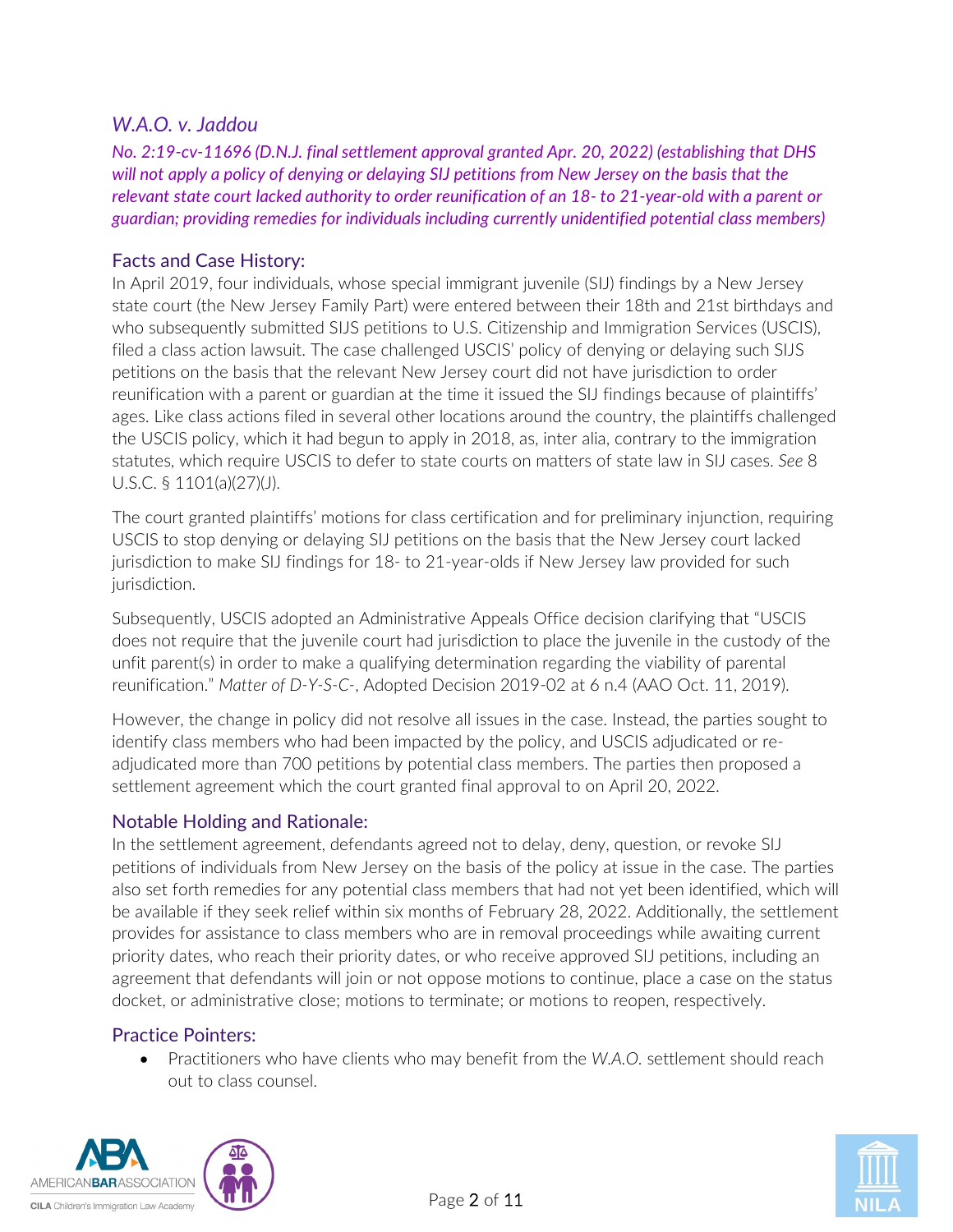• Practitioners should be aware of similar decisions and agreements in other courts, including *J.L. v. Cissna*, 341 F. Supp. 3d 1048 (N.D. Cal. 2018) (granting preliminary injunction); *Moreno-Galvez v. Cuccinelli*, 492 F. Supp. 3d 1169 (W.D. Wash. 2020) (granting plaintiffs' motion for summary judgment); *A.O. v. Cuccinelli*, 457 F. Supp. 3d 777 (N.D. Cal. 2020) (granting preliminary injunction; class-wide settlement approved on Nov. 29, 2021); *R.F.M. v. Nielsen*, 365 F. Supp. 3d 350 (S.D.N.Y. 2019) (granting, inter alia, plaintiffs' motion for summary judgment).



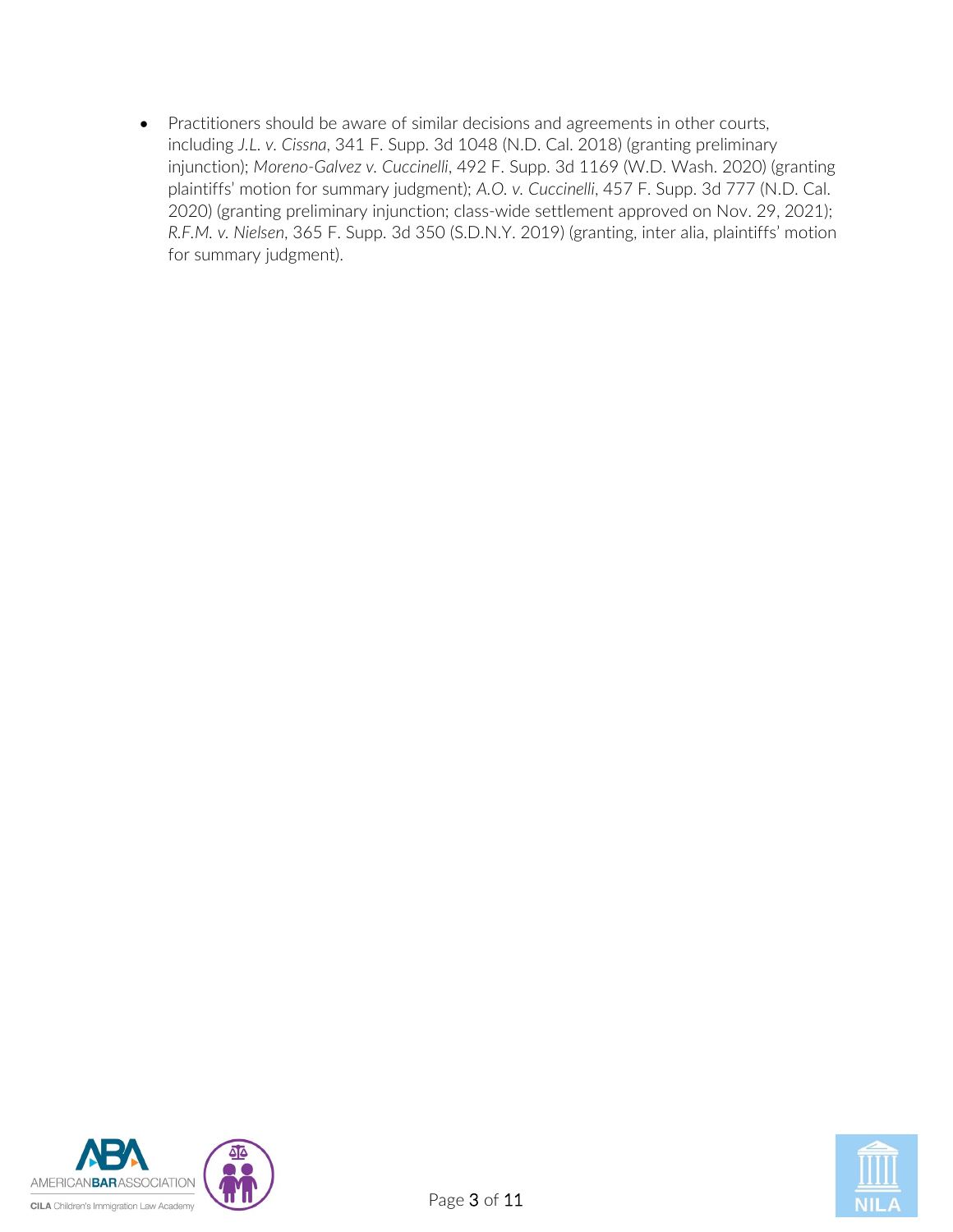## <span id="page-3-0"></span>*Huisha-Huisha v. Mayorkas* (Title 42 Case)

*27 F. 4th 718 (D.C. Cir. 2022) (holding that plaintiffs were likely to succeed on claim that they could not be expelled under Title 42 to a country in which it was likely they would be persecuted or tortured but reversing preliminary injunction on all other claims).*

#### Facts and Case History:

On behalf of a nationwide putative class of similarly situated individuals, six asylum-seeking families sued the Department of Homeland Security (DHS) and other government officials and entities over their expulsion from the United States. These expulsions were carried out under the Center for Disease Control and Prevention's (CDC) COVID-19 order adopted pursuant to 42 U.S.C. § 265. This provision authorizes the Department of Health and Human Services (of which the CDC is a component) to suspend the introduction of persons and property into the country to avert the spread of a communicable disease. The CDC's COVID-19 order suspended the entry of "covered" noncitizens—essentially, those without valid entry documents—into the United States. DHS's implementation of the order included the expulsion of individuals apprehended near the border.

The plaintiffs challenged the CDC order on several grounds, including that (1) § 265 authorized only the suspension of entries into the United States, not the expulsion of those in the country; (2) the expulsion of asylum seekers before they had a chance to apply for asylum violated 8 U.S.C. § 1158(a)(1); and (3) noncitizens could not be expelled to countries in which they faced a likelihood of persecution or torture. The district court certified a nationwide class and granted plaintiffs' motion for preliminary injunction on these claims. The defendants appealed the grant of a preliminary injunction.

#### Notable Holding and Rationale:

The D.C. Court of Appeals narrowed the district court's preliminary injunction, finding that the plaintiffs' demonstrated a likelihood of success on the merits—one requirement for a grant of a preliminary injunction—only with respect to the third claim.

With respect to the first claim, the court held that § 265 would be "rendered largely nugatory" if the government could not take action against a person who disregarded the order "and managed to set foot on U.S. soil." 27 F. 4th at 729. The court further found that, even though such individuals would be on U.S. soil and entitled to certain statutory protections, they may not have been "introduced" into the United States as that term is used in 42 U.S.C. § 265. *Id.*

The court also found that plaintiffs had not shown a likelihood of success on the merits of their second claim—that they could not be expelled without an opportunity to apply for asylum. Notably, the court stated that this issue presented "the closest question"—one that "deserves attention" from the district court when it considers the merits. 27 F. 4th at 730. At the preliminary injunction stage, however, the court found that the plaintiffs had not made a sufficient showing. Specifically, the court relied heavily on the discretionary nature of asylum, finding that the government had indicated its intent to exercise its discretion by foreclosing a grant of asylum to those covered by the CDC order. *Id.* at 731.

In contrast, the court relied on the mandatory nature of both the withholding of removal and Convention Against Torture statutes. Under these, defendants were foreclosed from expelling



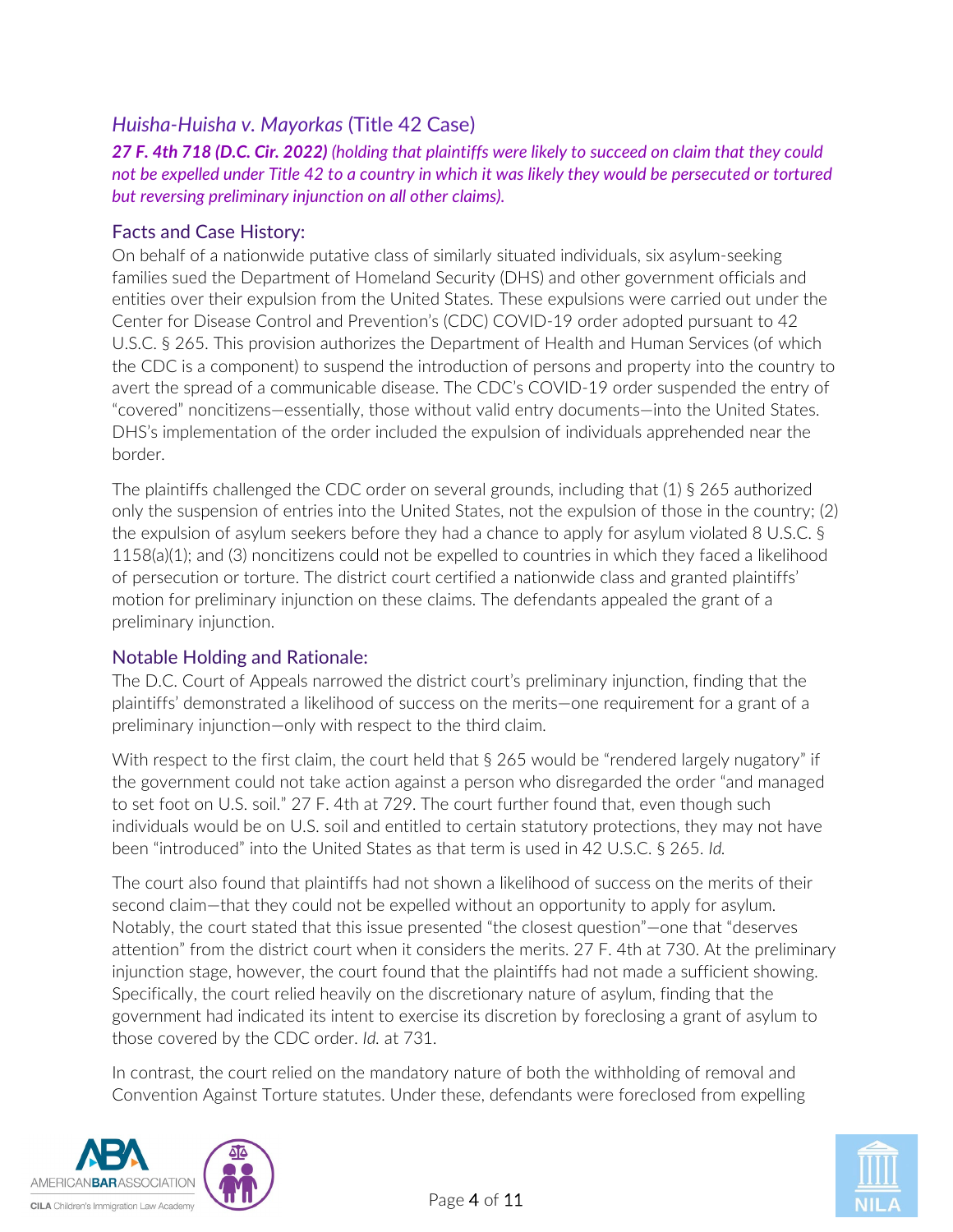persons to a country in which they faced a likelihood of persecution or torture. *Id*. at 731-32. For this reason, the court upheld this aspect of the preliminary injunction.

## <span id="page-4-0"></span>*Texas v. Biden* (Title 42 Case)

### *No. 4:21-cv-0579-P, -- F. Supp. 3d --, 2022 WL 658579 (N.D. Tex. Mar. 4, 2022) (preliminarily enjoining the CDC's Title 42 Order exempting unaccompanied minors from the suspension of entry aspects of the COVID-19 Order)*

#### Facts and Case History:

In response to the coronavirus pandemic, the Center for Disease Control and Prevention (CDC) issued a series of orders pursuant to 42 U.S.C. § 265 which suspended the entry of "covered" noncitizens—generally those without valid entry documents—into the United States and allowed for the expulsion of those who were apprehended immediately after entry (the Title 42 process). The orders included a number of exceptions which were to be implemented on a case-by-case basis, such as, for example, a humanitarian exception. Beginning in February 2021, the CDC issued several amendments to these orders which categorically exempted unaccompanied children (UAC) from the Title 42 process. The State of Texas sued President Biden and various government agencies and sought a preliminary injunction, claiming, inter alia, that the exemption of UACs from the Title 42 process was arbitrary and capricious under the Administrative Procedure Act, 5 U.S.C. § 701, et seq.

#### Notable Holding and Rationale:

The district court preliminarily enjoined the federal defendants from enforcing the categorical exemption of UACs from the Title 42 process pending completion of the lawsuit. It further indicated, however, that its order did not prevent DHS from exercising its discretion with respect to any individual.

The injunction was premised on the court's conclusion that the CDC's categorical exemption of UACs from the Title 42 process was arbitrary in that it was not the result of reasoned decisionmaking. First, the court noted that an agency is free to change its policy but must justify any change. Here, the court found that there were no facts in the record justifying the change from the earlier orders—which did not categorically exempt UACs. The court also found that, although the order exempting UACs addressed mitigation efforts by CBP designed to limit the spread of COVID-19 within its facilities, CDC failed to address the spread of the virus in the interior of the United States by UACs who were released from immigration custody. Further, the court faulted the CDC for not considering the reliance of Texas and local border communities on the earlier CDC orders, citing to the evidence that Texas presented regarding the financial and other impacts that noncitizens with COVID-19 had on local border communities.

For these reasons, the court determined that Texas was likely to prevail on the merits of its APA claim, thus satisfying the first prong of the standard for a preliminary injunction. It additionally held that the other three prongs of the test were met because (1) Texas faced a substantial threat of irreparable injury; (2) that the threatened injury if an injunction is denied outweighed any harm that would result if an injunction was granted; and (3) that an injunction would not disserve public interest.



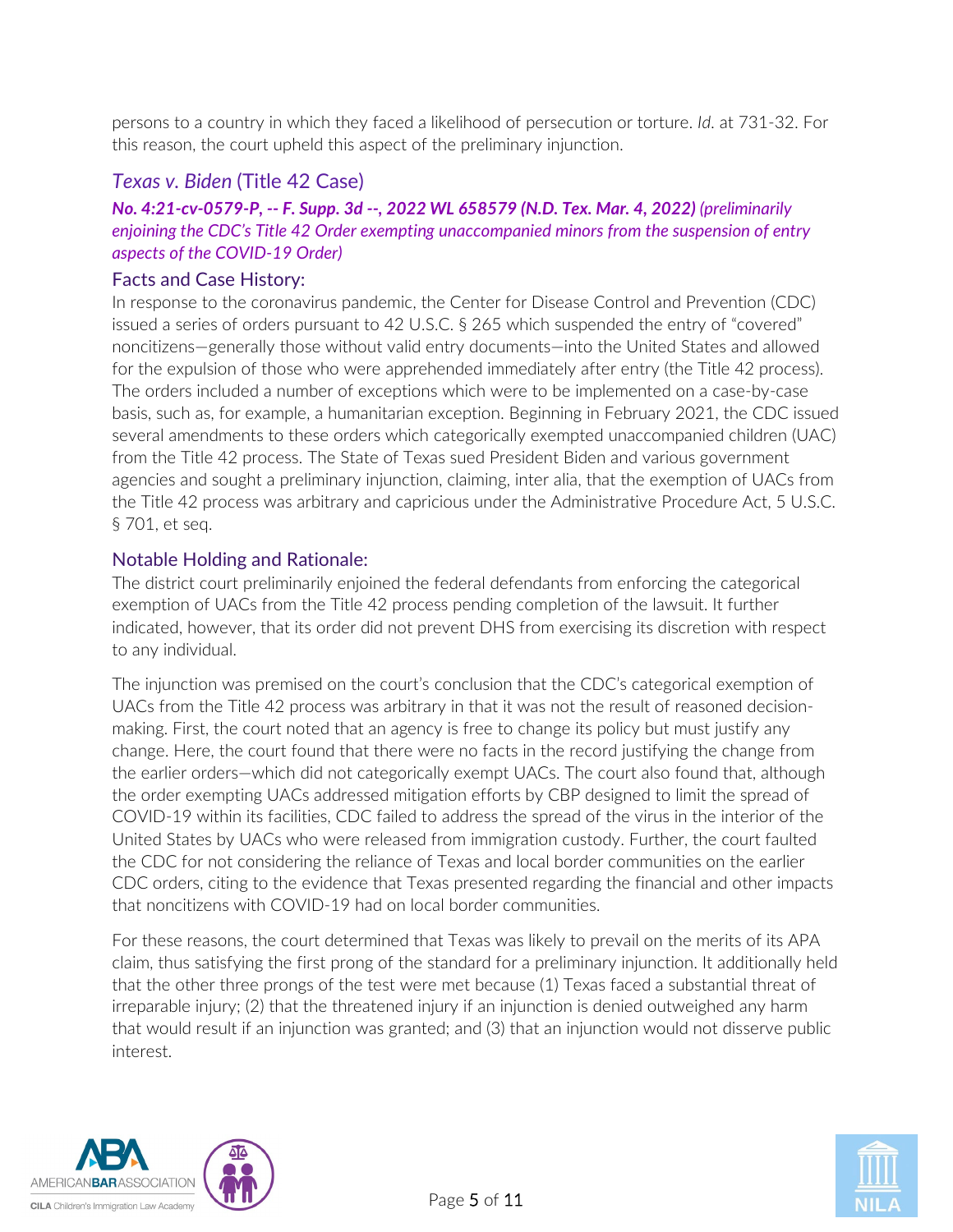#### Subsequent Developments

- After these decisions, the CDC announced the termination of the Title 42 process effective May 23, 2021. However, this week news outlets have reported that the Biden Administration is contemplating overriding the CDC termination order, in whole or in part. Thus, it is unclear whether and to what extent the entire process may change in May.
- The district court in *Texas v. Biden* rejected Texas' motion to amend its complaint to challenge the CDC's announced termination of the Title 42 process.
- Since then, however, 21 other states have sued the CDC and other federal agencies over the planned termination of the Title 42 process. *Mississippi v. CDC*, No. 6:2-cv-00885-RRS-CBW (W.D. La. amended complaint filed Apr. 14, 2022).



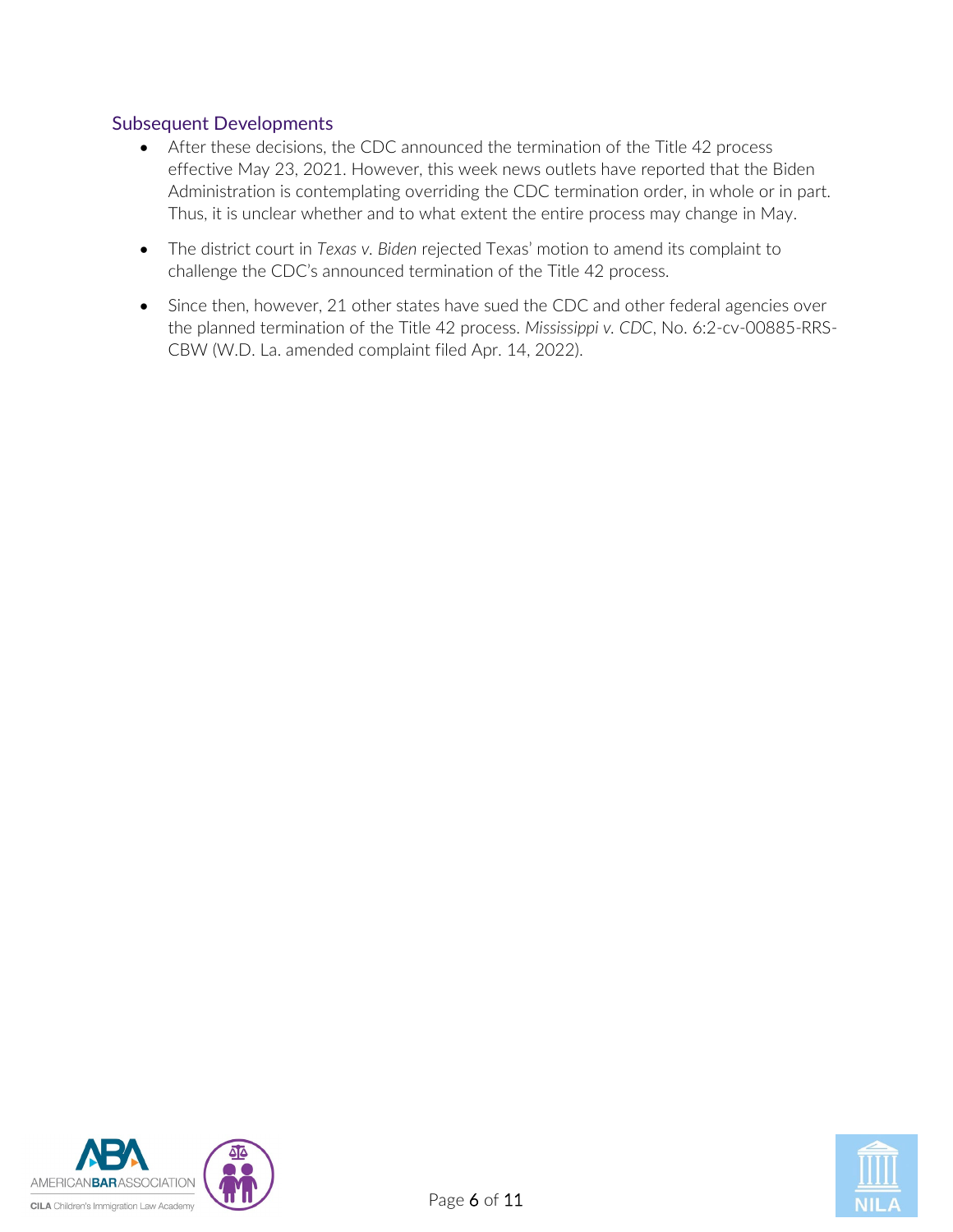## <span id="page-6-0"></span>*B.R. v. Garland*

*26 F. 4th 827 (9th Cir. 2022) (holding that DHS can cure improper service of a notice to appear, including service in violation of Flores-Chavez v. Ashcroft, 362 F.3d 1150 (9th Cir. 2004), absent a showing of prejudice).*

#### Facts and Case History

When he was 16 years old, DHS placed petitioner in removal proceedings. He was detained and DHS purported to serve him with a notice to appear (NTA). However, upon his release, DHS did not serve his mother with a copy of the NTA. Petitioner attended initial removal hearings, but he was subsequently incarcerated on criminal charges and did not attend a later removal hearing, resulting in an *in absentia* removal order.

The immigration court reopened proceedings, and petitioner, now an adult, moved to terminate based on DHS' failure to serve a copy of the NTA on the adult to whom he had been released (his mother) after his release from immigration detention. Rather than doing so, DHS re-served the NTA on petitioner himself.

Petitioner also sought suppression of evidence, arguing that it was obtained using confidential juvenile records, and applied for deferral of removal under the Convention Against Torture.

The court denied petitioner's motions to terminate and suppress evidence and also denied his application for CAT deferral. The BIA affirmed, and petitioner filed a petition for review with the Ninth Circuit Court of Appeals.

#### Notable Holdings and Rationale

Although 8 C.F.R. § 103.8(c)(2)(ii) requires service on "the person with whom  $\dots$  the minor resides" and "whenever possible, . . . the near relative, guardian, committee, or friend[;]" only in cases of "a minor under 14 years of age," the Ninth Circuit has imposed additional service requirements in certain juvenile cases. In *Flores-Chavez v. Ashcroft*, 362 F.3d 1150, 1163 (9th Cir. 2004), the Court held that DHS regulations regarding the release of juveniles from immigration custody require service of the charging documents "to the adult to whom the juvenile is released from custody," even for 15- to 17-year-olds.

In this case, on panel rehearing, the Court held that a violation of the service requirements, including *Flores-Chavez* requirements, "can be cured if DHS later perfects service before substantive removal proceedings begin," absent a showing of prejudice from the improper service. 26 F.4th at 837. Where an individual has turned 18, cured service can be on that individual, rather than the adult who originally should have received service. *Id*. at 839.

However, the Court left open the question of whether such a service violation may, in certain circumstances, amount to "an egregious regulatory violation which works to prejudice [a noncitizen's] interests" with regard to 8 C.F.R. § 236.3—the regulation interpreted by *Flores-Chavez*. 26 F.4th at 840. Such a regulatory violation could warrant termination pursuant to *Sanchez v. Sessions*, 904 F.3d 643 (9th Cir. 2018). The Court remanded for the BIA to consider the argument in the first instance.

The Court also remanded for the BIA to consider petitioner's arguments regarding suppression of evidence which DHS alleged established alienage. Applying Ninth Circuit precedent holding that



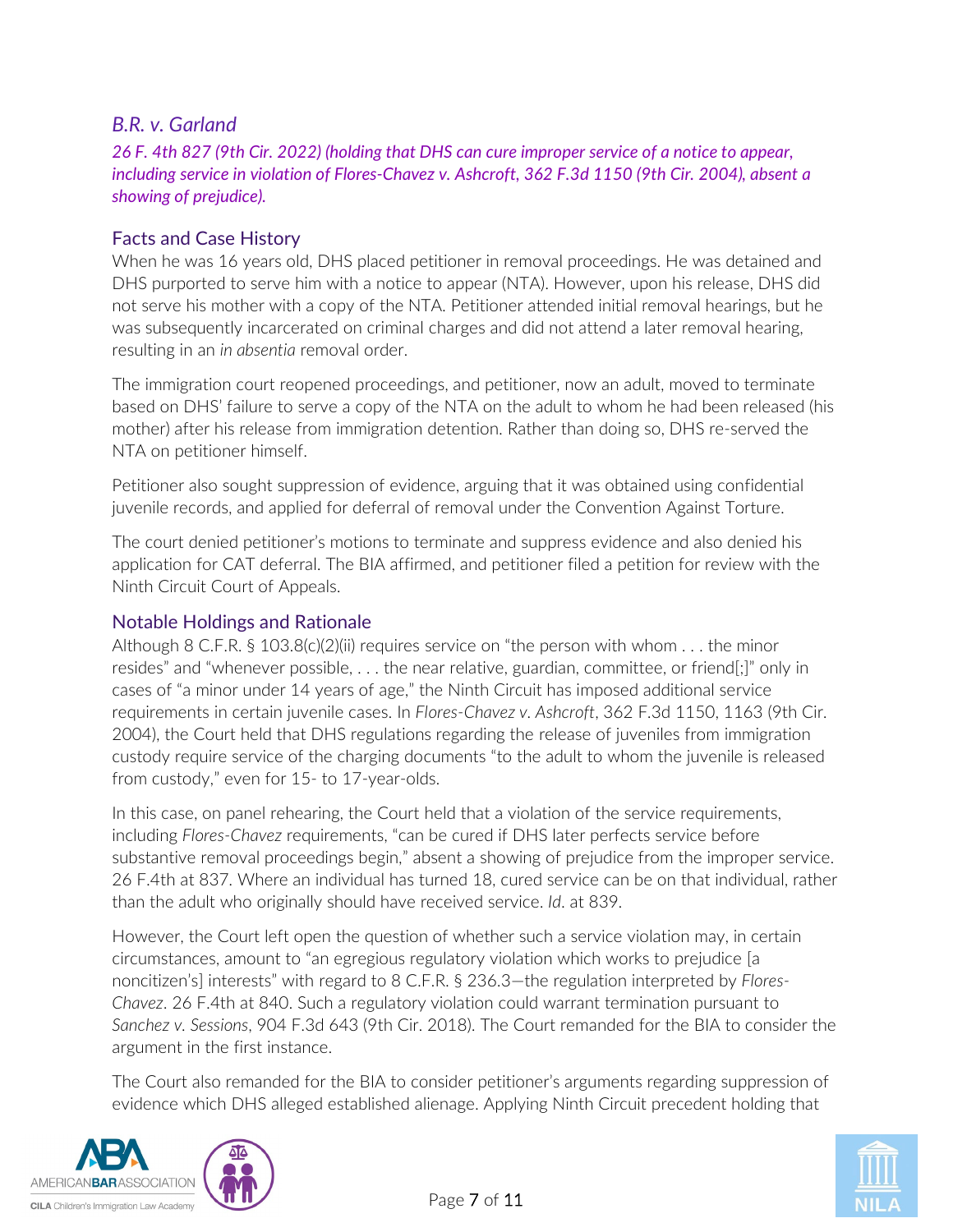the Fourth Amendment exclusionary rule applies in removal proceedings either where the agency "violates a regulation promulgated for the benefit of petitioners and that violation prejudices the petitioner's protected interests" or where an "agency egregiously violates a petitioner's Fourth Amendment rights." *Sanchez*, 904 F.3d at 64. The Court remanded so that the BIA could consider petitioner's argument that the evidence DHS produced was tainted by DHS' unlawful use of information from his confidential juvenile court record. 26 F.4th at 840-44.

Finally, the Court denied the petition for review in so far as it challenged the denial of petitioner's application for deferral of removal under CAT. *Id*. at 844-45.

#### Practice Pointers

- Absent proof of curing the service defect *before* issuance of the order, *Flores-Chavez*  violations should remain a basis for motions to rescind in absentia orders in the Ninth Circuit.
	- o Note that BIA does not apply the *Flores-Chavez*-specific service requirements outside of the Ninth Circuit and other courts have interpreted the regulation at issue not to require the additional service that case mandates. *See Matter of Cubor-Cruz*, 25 I&N Dec 470 (BIA 2011); *Llapa-Sinchi v. Mukasey*, 520 F.3d 897 (8th Cir. 2008); *Lopez-Dubon v. Holder*, 609 F.3d 642 (5th Cir. 2010).
	- o Also note that, even in the Ninth Circuit, the *Flores-Chavez* requirements are not applied to children who were never placed in detention or who were not released from detention into the custody of an adult.
- However, termination based on *Flores-Chavez* requirements where a child attended in person hearings is likely to be more difficult—though not impossible in all cases. Look for prejudice or egregious violations of 8 C.F.R. § 236.3—i.e., violations that "involved conscience-shocking conduct, deprived the petitioner of fundamental rights, or prejudiced the petitioner." *Sanchez*, 904 F.3d at 655.



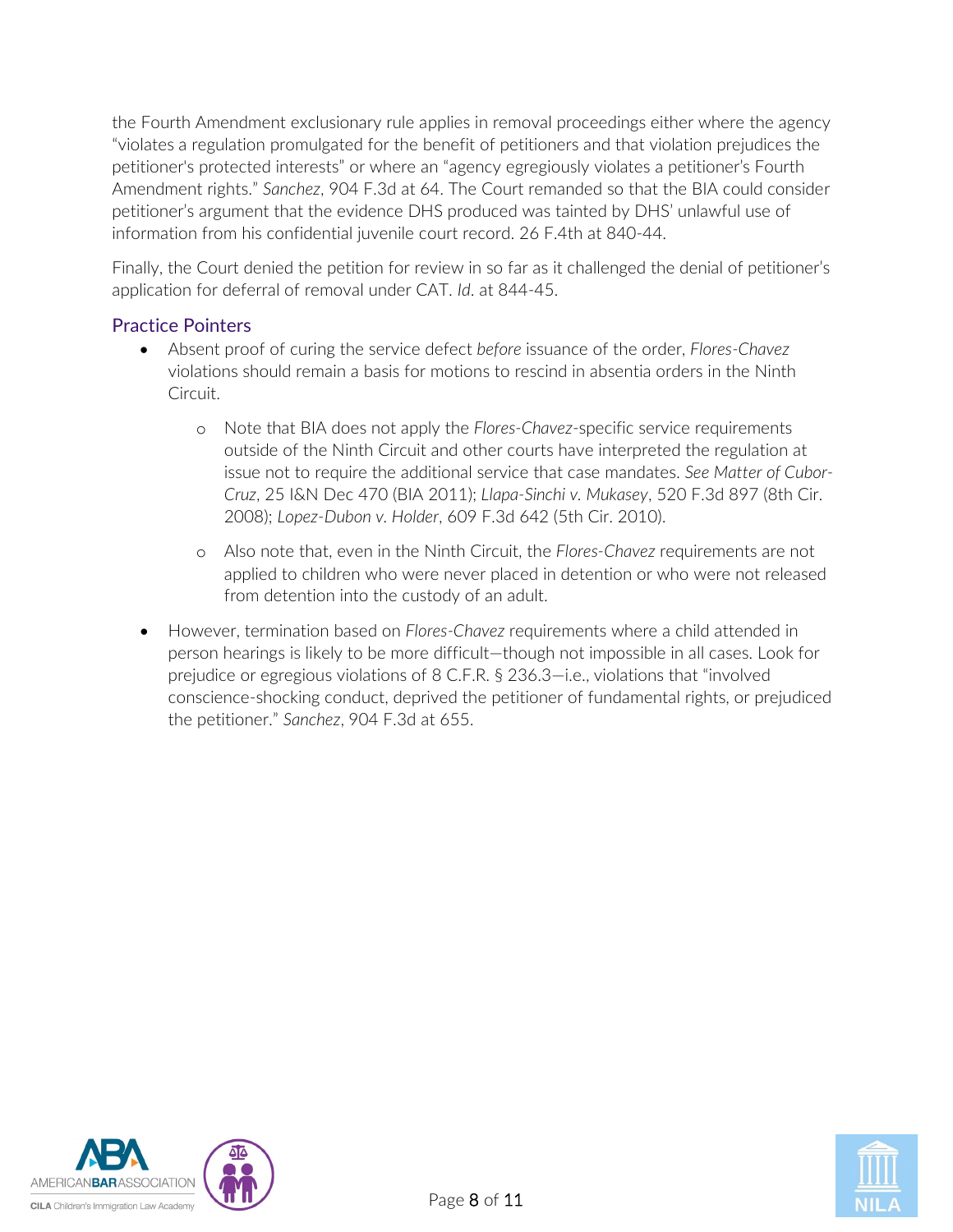## <span id="page-8-0"></span>*Romero v. Sec'y, DHS*

*20 F.4th 1374 (11th Cir. 2021) (petition for cert. pending, No. 21-1219) (holding that a noncitizen who departs the country during pending removal proceedings but before IJ issuance of an in absentia removal order has not self-executed the later-issued removal order)*

### Facts:

In January 1995, while in pending deportation proceedings, petitioner left the United States. In April 1995, after she had left the country, an immigration judge (IJ) issued an *in absentia* deportation order against her. Over a decade later, in 2016, petitioner entered the country without inspection and applied for a stay of deportation. Notably, DHS did not reinstate the prior order under 8 U.S.C. § 1231(a)(5) nor did petitioner file a motion to rescind the *in absentia* order pursuant to 8 U.S.C. § 1229a(b)(5)(C).

DHS granted the stay and issued an Order of Supervision (OSUP), which, among other conditions, required periodic check-ins and restricted travel. In 2019, DHS lifted the stay and indicated that it would deport petitioner based on the April 1995 in absentia order. Petitioner filed a habeas corpus petition claiming that she could not be deported based on the *in absentia* order because she already had executed it by departing in January 1995. The district court denied the petition and petitioner appealed to the Eleventh Circuit Court of Appeals.

## Notable Holdings and Rationale:

An *in absentia* removal order issued against a person who already has left the United States is still operative, meaning DHS can deport the person under that order if they later return to the United States.

The court held that petitioner satisfied the "in custody" requirement of the civil habeas statute, 28 U.SC. § 2241. The court affirmed that a person who is not in "actual, physical custody" still can satisfy this requirement if there are significant restraints on the person's personal liberty. The court concluded that the conditions imposed by the OSUP were sufficiently restrictive to petitioner's liberty.

The court rejected the government's argument that the court lacked jurisdiction over the appeal because her claims should have been brought through a petition for review of a removal order pursuant to 8 U.S.C. § 1252(a)(5). The court found that petitioner's claim—i.e., that no operative removal order exists—was analogous to the claim that the court considered, and exercised its appellate jurisdiction over, in *Madu v. U.S. Att'y Gen.*, 470 F.3d 1362 (11th Cir. 2006).

Finally, the court considered whether petitioner had self-executed the April 1995 deportation order when she departed in January 1995. The court concluded that she did not self-execute the order and that, therefore, the order was still operative because no order existed at the time of her departure. In so holding, the court relied on 8 U.S.C. § 1101(g), which states that "any [noncitizen] ordered deported or removed . . . who has left the United States, shall be considered to have been deported or removed in pursuance of law."

Although the court acknowledged that  $\S 1101(g)$ 's statutory language and the statutory context were ambiguous, the court determined that the statute had to be read sequentially, meaning the removal order must come before the departure. The court found that this reading was supported



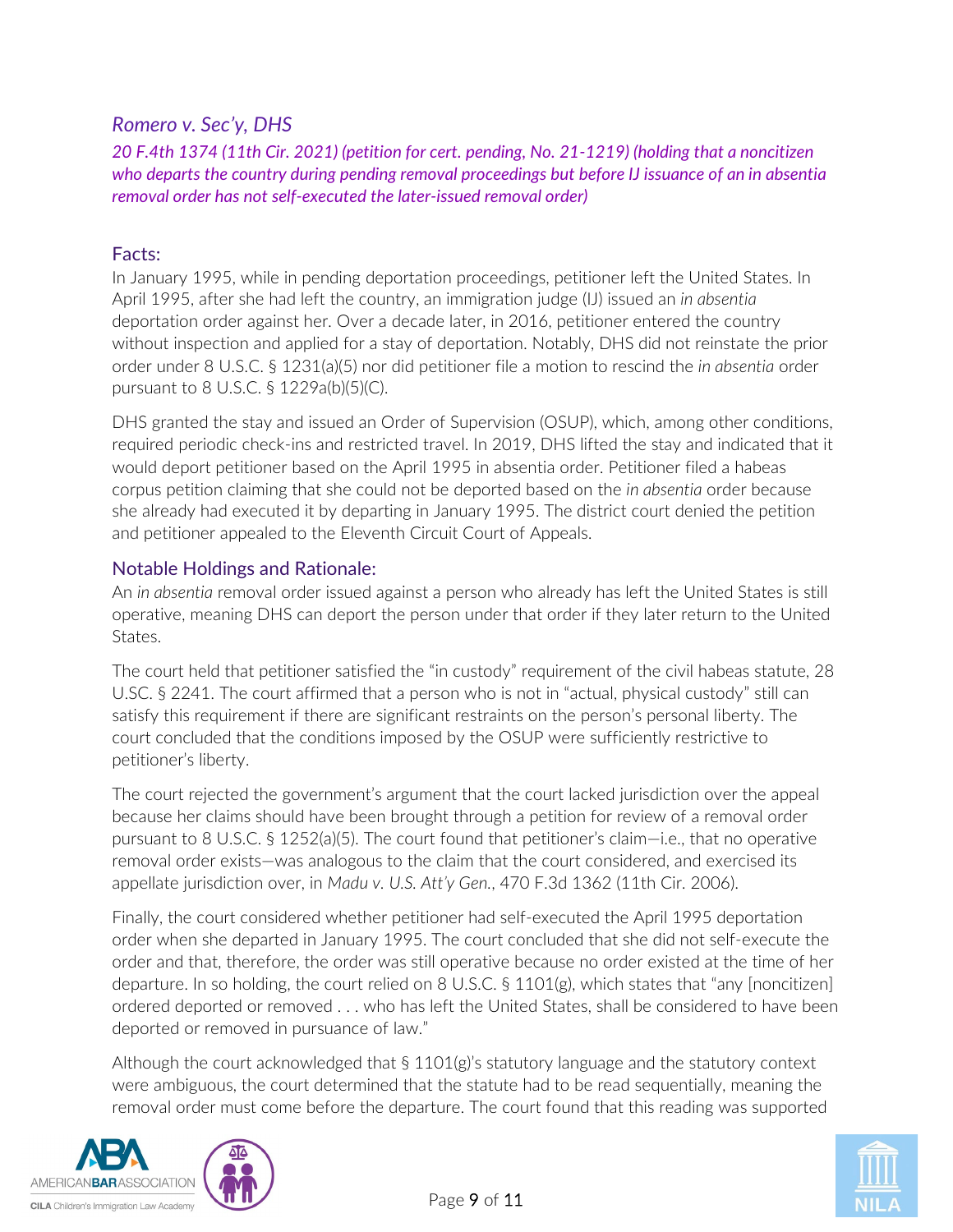by common sense considerations, the rule of lenity, and *Chevron, U.S.A., Inc. v. Natural Resources Defense Council, Inc.*, 467 U.S. 837 (1984). Specifically, the court determined that its construction favored criminal defendants because it would limit prosecutions under 8 U.S.C. § 1326(a) (illegal reentry after deportation) to individuals who departed *after* issuance of a removal order. The court also found that its interpretation was reasonable because it is consistent with the "self-removal" regulation at 8 C.F.R. § 241.7.

The court noted that it was rejecting the positions of the Fifth and Seventh Circuit which interpreted § 1101(g) as providing that the removal order and departure are independent conditions, i.e., the timing of issuance of the order and departure need not be sequential. *See United States v. Ramirez-Carcamo*, 559 F.3d. 384 (5th Cir. 2009); *United States v. Sanchez*, 604 F.3d 356 (7th Cir. 201).

In light of this circuit split, petitioner has filed a petition for writ of certiorari to which the government must respond by May 9, 2022.

## Practice Pointers:

- Clients contemplating departing the country while removal proceedings are pending should consult with counsel *before* departure as counsel may be able to help facilitate dismissal of proceedings or voluntary departure.
- DHS has discretion to subject clients who reenter the United States without inspection after a prior removal order either to a reinstatement order issued pursuant to 8 U.S.C. § 1231(a)(5) or removal proceedings pursuant to 8 U.S.C. § 1229a.
- Clients with in absentia removal orders should be screened to determine whether there is a basis for rescission of the order, *see* 8 U.S.C. § 1229a(b)(5)(C), reopening, *see* 8 U.S.C. § 1229(c)(7), or reconsideration, *see* 8 U.S.C § 1229a(c)(6).
- If DHS elects to issue a reinstatement order, be aware that the reinstatement statute purports to bar reopening of the prior order.
- Clients with in absentia removal orders who are subject to reinstatement and who have a basis for rescission *based on lack of notice* have arguments that the bar to reopening the prior order does not apply.
- All others who are subject to reinstatement, including those with arguments related to rescission based on exceptional circumstances, reopening, or reconsideration, likely will have their motions denied based on the reopening bar in § 1231(a)(5). Although arguments against application of the bar exist, several circuit courts have rejected them.